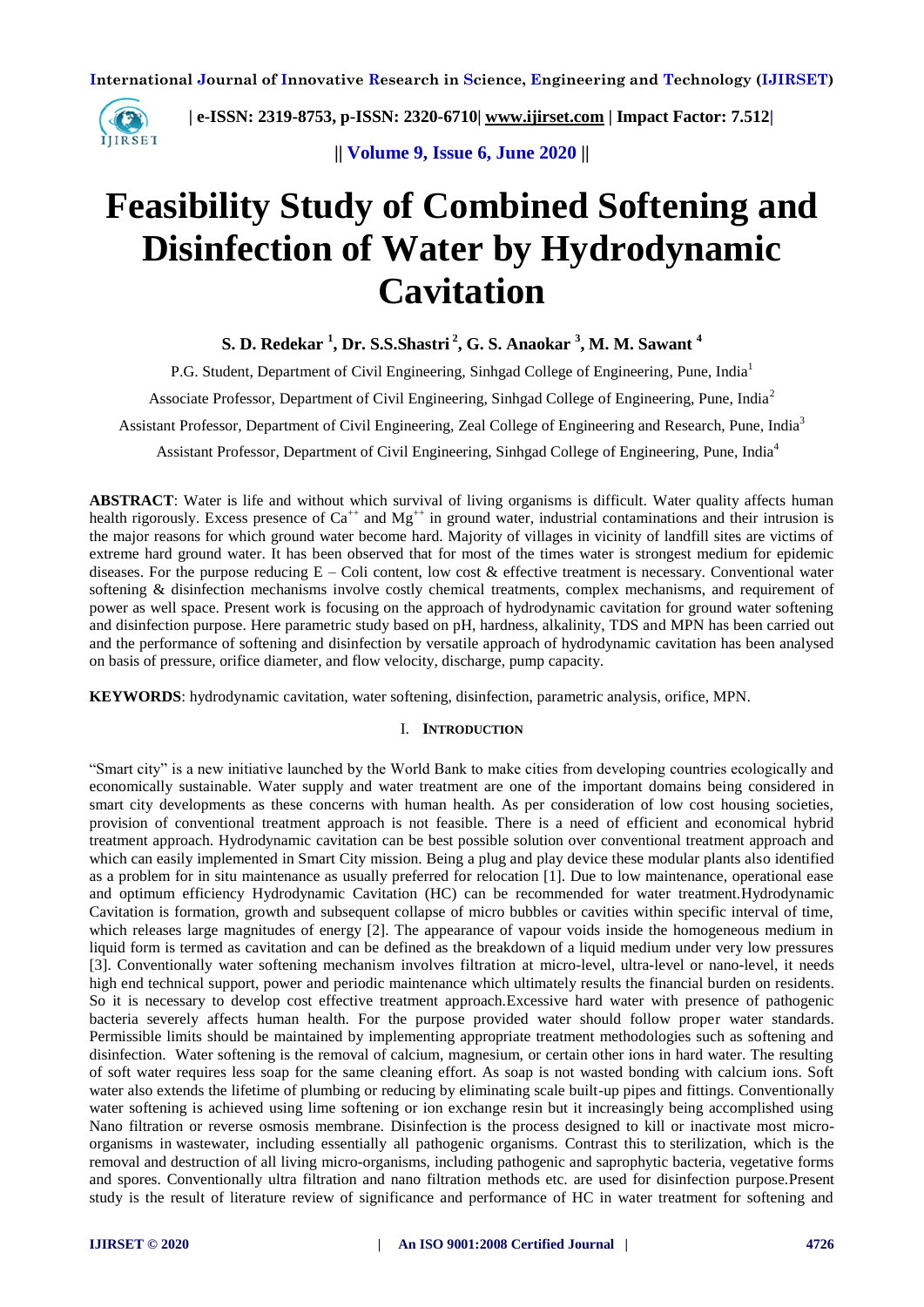

#### **| e-ISSN: 2319-8753, p-ISSN: 2320-6710| [www.ijirset.com](http://www.ijirset.com/) | Impact Factor: 7.512|**

#### **|| Volume 9, Issue 6, June 2020 ||**

disinfection purpose. As per research, erosion effect caused by cavitation in presence of Ca++ ions is observed. [4]. According to research, single ozonation process which uses phenomenon of hydrodynamic cavitation, decomposes into free radicals particularly OH radicals [5]. As per author softening approach studied by using cavitation phenomena that accompanied by generation of local high temperature, pressure and reactive radical species (OH,  $HO<sub>2</sub>$ ) via thermal dissociation of water and oxygen [6]. As per the author hydrodynamic cavitation commonly use in variety of applications such as softening [7]. The research focuses on hydrodynamic cavitation, which leads to stratification and activation of water destroying cluster structures and saturating it with nano particles. This phenomenon is used for softening purpose [8]. The article specifies that depending on scale surface hardness and microstructure, as well as the substrate surface roughness, different cavitation erosion mechanism may evolve [9]. As per research study, the magnitude of collapse pressure and temperature as well as the number of free radicals generated at the end of cavitation event are strongly dependant on operating parameters [10]. Combined effect of pressure and cavitation number on disinfection is studied in the research study [11]. The study signifies that rate of degradation of  $E -$ coli bacteria is up to 75% after adopting treatment methodology of hydrodynamic cavitation [12]. Cavitation number as treatment variable directly proportional to collapse pressure of each cavity specified by the research [13]. Advance oxidation process provided with cavitation method reduces toxins and disinfects water clarified by the study [14]. As per research, pressure applied during treatment is mainly responsible for reducing number of  $E - \text{coli bacteria}$  [15].

#### II. **MATERIAL AND METHODOLOGY**

Present study needs to fabricate a set up of plumbing frame with one or multiple cavitation devices as per requirement of project frame work with proper plumbing fixtures. After few site visits and case studies to industrial cavitation set ups, plumbing requirement, water flow and plumbing frame is designed for the study. As per location requirement compactly fabricated set up is installed for efficient water treatment with orifice meter as cavitation device. A sampling port is provided in set up to collect effluent sample after treatment. While caring out treatment by using hydrodynamic cavitation, numbers of cycles were designed and within each cycle number of trials are carried out with varying treatment variables. The fabricated set up is provided with plumbing material an its fixtures such as PVC and acrylic pipe of 1.15 inches, orifice meter, valves, pressure gauge etc. The set up is constructed over 15 litters of water tank with submersible pump of ½ Hp.



**Figure 1 Laboratory Scale Experimental Set up**

Present study focuses on hybrid approach of cavitation adopted for softening and disinfection of subsurface water. In the research work, analysis methodology adopted with grab sampling and composite sampling method with variation in pressure and orifice diameter for each respective cycle, prior the treatment, influent characteristics are analysed. The parametric analysis of pH, TDS, alkalinity, hardness and MPN is performed with laboratory characterisation. Then collected water sample is allowed to circulate though fabricated plumbing frame and though orifice meter where due to cavitation phenomenon water treatment takes place and effluent that is treated water is collected from discharge collection port then laboratory characterisation is performed with same analysis parameters for the effluent. This process is repeated in case of composite sampling method, only the change is for each cycle and its subsequent sub cycles effluent collected is mixed with specific amount to form a composite effluent and then characterisation of effluent is performed. The table below signifies details of trials for both methods with its nomenclature and description.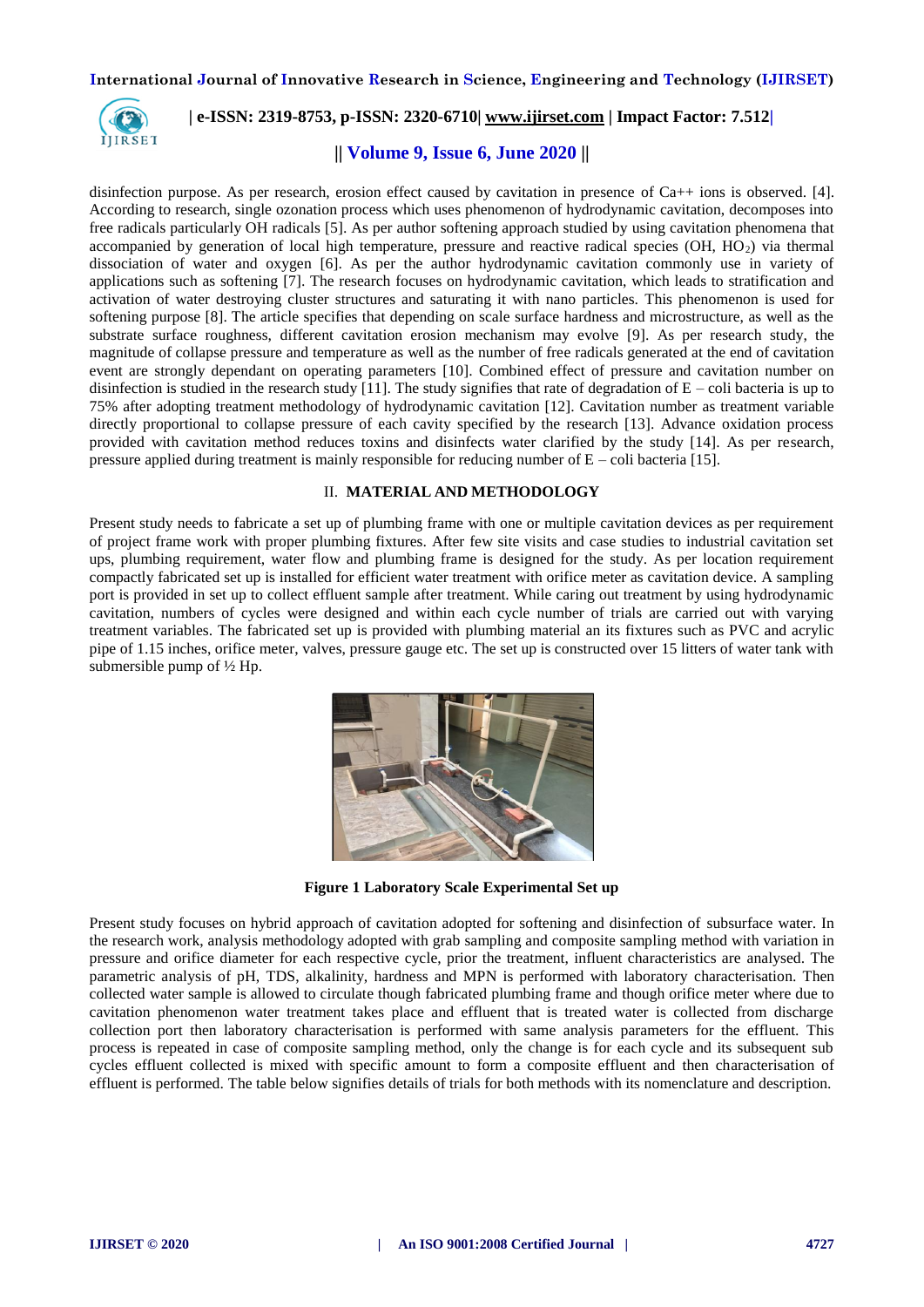

#### **| e-ISSN: 2319-8753, p-ISSN: 2320-6710| [www.ijirset.com](http://www.ijirset.com/) | Impact Factor: 7.512|**

#### **|| Volume 9, Issue 6, June 2020 ||**

#### **Table 1 Details of Trial**

| Sr. No.        | <b>Grab Sampling</b> |                     | <b>Composite Sampling</b> |                     |
|----------------|----------------------|---------------------|---------------------------|---------------------|
|                | Nomenclature         | Description         | Nomenclature              | Description         |
|                | T1                   | Pressure $-1$ bar   |                           | Pressure $-1$ bar   |
|                |                      | Diameter $-3$ mm    | T <sub>1</sub>            | Diameter $-2$ mm    |
|                |                      | No. of opening $-1$ |                           | No. of opening $-2$ |
| $\overline{c}$ | T <sub>2</sub>       | Pressure $-1.5$ bar |                           | Pressure $-1.5$ bar |
|                |                      | Diameter $-1$ mm    | T <sub>2</sub>            | Diameter $-2$ mm    |
|                |                      | No. of opening $-5$ |                           | No. of opening $-1$ |
| 3              | T <sub>3</sub>       | Pressure $-2$ bar   |                           | Pressure $-1$ bar   |
|                |                      | Diameter $-3$ mm    | T <sub>3</sub>            | Diameter $-2$ mm    |
|                |                      | No. of opening $-1$ |                           | No. of opening $-5$ |
| 4              | T4                   | Pressure $-1$ bar   |                           | Pressure $-2$ bar   |
|                |                      | Diameter $-1.5$ mm  | T <sub>4</sub>            | Diameter $-2$ mm    |
|                |                      | No. of opening $-4$ |                           | No. of opening $-3$ |
| 5              | T <sub>5</sub>       | Pressure $-1.5$ bar | T <sub>5</sub>            | Pressure $-1.5$ bar |
|                |                      | Diameter $-2$ mm    |                           | Diameter $-2$ mm    |
|                |                      | No. of opening $-4$ |                           | No. of opening $-4$ |

#### III. **RESULT AND DISCUSSION**

Cavitation trial tables and results are discussed as below with respect to each cycle containing parametric analysis with each trial.The experimental results below are categorised in three types of treatment analysis with same treatment parameters and different treatment variables for each cycle.

#### (a) Type I : Grab Sampling Method

For orifice cycles, by grab sampling method treatment parameters used are pH, TDS, Alkalinity, Hardness and MPN analysed for each main and its sub cycles and from which below observations and results are obtained. Below tables indicates the number of observations taken with respect to five main trials and its average with its respective sub trials with pressure variation and change in orifice diameter. From the above mentioned trials five trials are selected and its results are plotted with graphs as well as interpreted as follows.





**Figure 2 Experimental Results for pH Figure 3 Experimental Results for TDS**

The figure 2 indicates the graph of pH variation by grab samplling method. There are no such differential variations are obsered for pH parameter during various cycles though change in treatment variables carried out. For all subsequent influent and eflluent trials denotes approximately the same pressure range. For the first and last trial pH value observed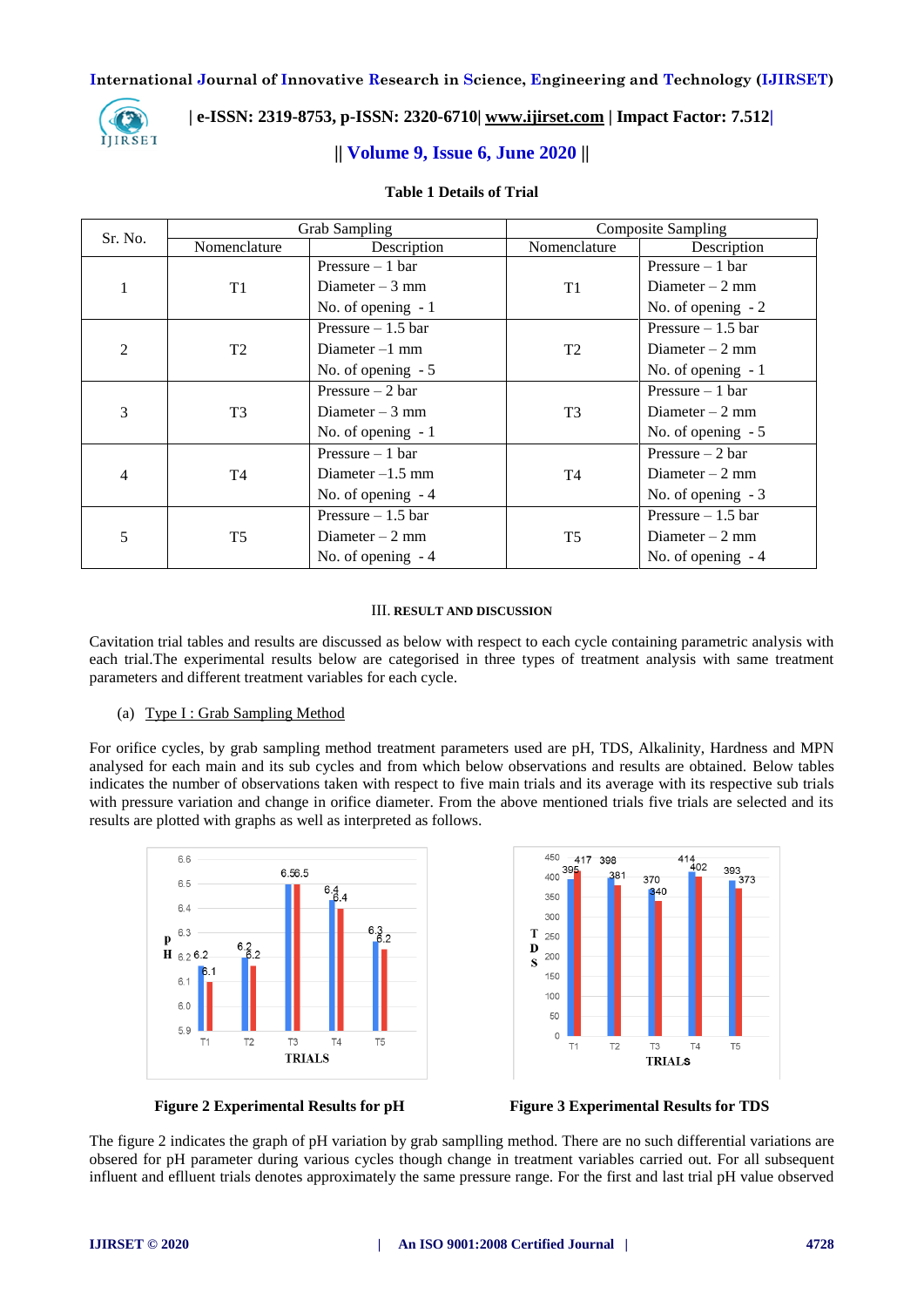

## **| e-ISSN: 2319-8753, p-ISSN: 2320-6710| [www.ijirset.com](http://www.ijirset.com/) | Impact Factor: 7.512|**

**|| Volume 9, Issue 6, June 2020 ||** 

to be slight decreasing and for second, third and forth trials its observed as almost same. Including this graph the next five graphs are obtained by results of the treatment keeping orifice diameter and pressure was kept varing during trials.

As per figure 3, 20% decrease in TDS is observed to all subsequent trials except the first trial. For all influent trials the except the fourth trial TDS is observed to be decreasing and in case of effluent trials,it is observed to be increasing for first trial and then its decrease is observed from second to last trial.Maximum drop down is noted for the third trial. For the fourth trial TDS is observed maximum in comparison with all other trials but reduction percentage in effluent trial is same as other trials.







Effect on the treatment parameter alkalinityis represented by graph in figure 4 . In case of influent trials all trials observed with near about same readings. For effluent trials, first two trials denotes increased values and from third trial till last trials effluent readings are near about same. For first two trials average 20% rise observed and for remaining trials rate of reduction of alkalinity is upto 30%. Maximum reduction is oberved for fourth trial.

The figure 5 indicates the graph ofhardness observations for five influent and effluent trials which consitsts of one main cycle and three sub cycles. Highlited readings indicates main cycles. For plotting graph of Hardness for respective cycles its average is calculated and then graph is plotted. In case of influent trials, second trial denotes highest rise, first,third and fifth trials are near about same and fourth trial shows minimum value as compaired to other trials. As per observations for effluent trials, first, fourth and fifth trials denotes approximately same percentage of of hardness reduction. For second and third trials, minimum hardness removal is for second trial and for third trial removal percentage upto 35%.Average 50% of hardness removal is observed for all respective trial except the second trial. Second trial is not so feasible for finding effective combination of treatment variables and trials.



**Figure 6 Experimental Results for MPN**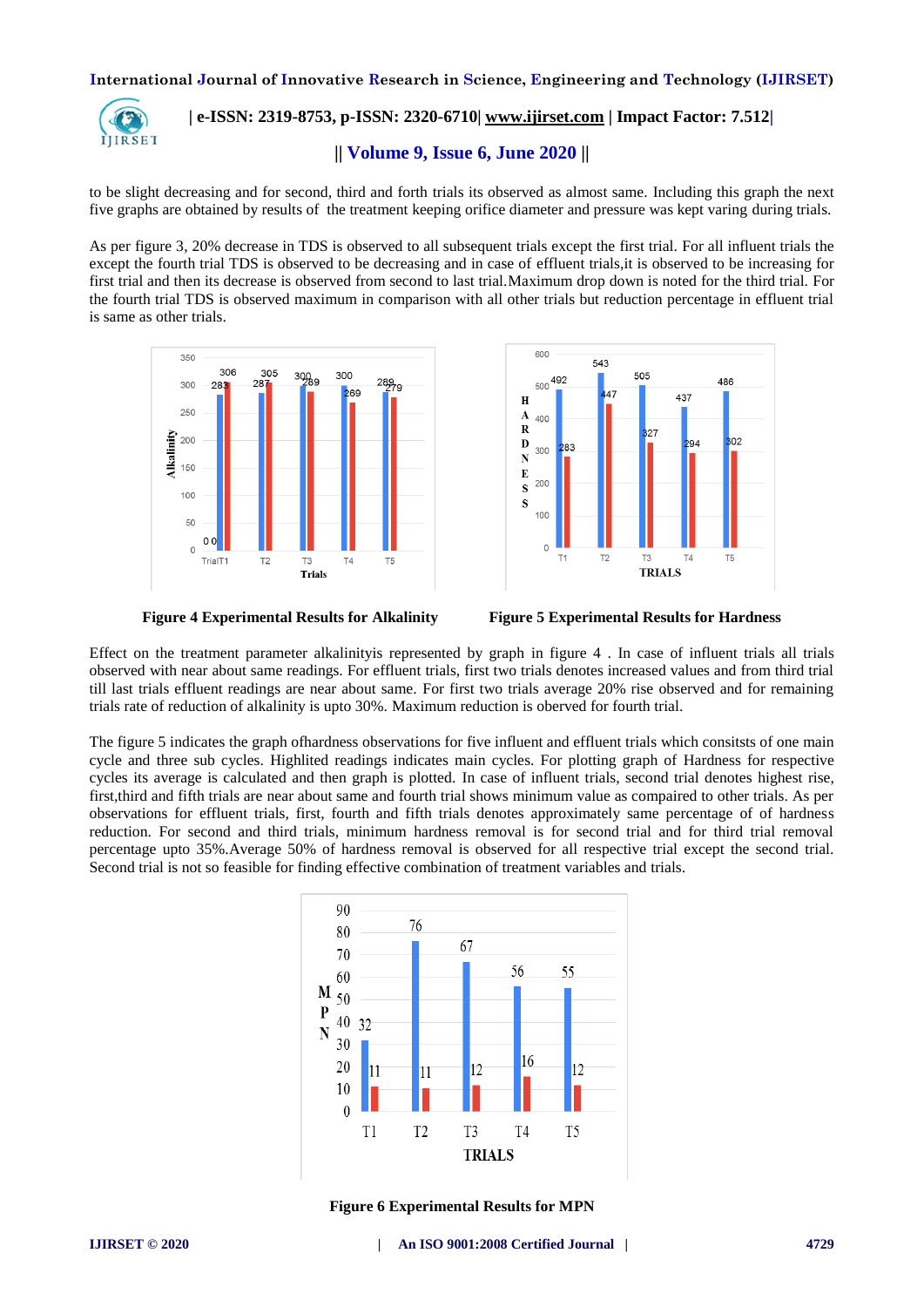

## **| e-ISSN: 2319-8753, p-ISSN: 2320-6710| [www.ijirset.com](http://www.ijirset.com/) | Impact Factor: 7.512|**

#### **|| Volume 9, Issue 6, June 2020 ||**

As per the graphical representation shown in figure 6 disinfection achieved effectively by cavitation treatment. For influent trials, less MPN count for first trial and maximum MPN value for second trial, fom trial third to fifth observed MPN values are approximately same. During effluent treatment maximum reduction in MPN is observed for first and second trials and for third and fifth trial it is same, fourth trial shows lesser MPN reduction as compaired to other respective trials. Average 70% disinfection is carried out during the treatment.

#### (b) Type II : Composite Sampling Method

By grab sampling method, very lesser percentage of hardness and disinfection reduction is observed. So to acieve maximum reduction rate without recirculating water though plumbing rame during cavitation composite sampling method is adopted and parametric analysis is performed. For orifice cycles by composite sampling method of treatment parameters used are pH, TDS, Alkalinity, Hardness and MPN analysed for each main and its sub cycles and from which below observations and results are obtained. Below tables indicates the number of observations taken with respect to five main trials and its average with its respective sub trials with pressure variation and change in orifice diameter. From the above mentioned trials five trials are selected and its results are plotted with graphs as well as interpreted as follows.





**Figure 7 Experimental Results for pH Figure 8 Experimental Results for TDS**

Composite sampelling method with change in presure and orifice diameter is adopted for all tratment parameters. The figure 7 graph represents that for maximum trials, 20% reduction in pH is observed excpt the first trial during effluent treatment. Incase of influent trial, pH for first trial is observed minimum and for second and fifth trial it is observed as maximum. For the third trial pH for both influent and effluent trial it is equal.

The figure 8 signifies that from trials second to fifth influent trial observations for TDS are approximately same and slite lesser for the first trial. Same trend is observed for effluent trials also. Reduction percentage is approximately same for second to fifth trial and its slite lesser for first trial. The graph indicates that after adoption of composite method only 20% decrease in TDS is observed. No sudden decrease as in single sampling method is observed.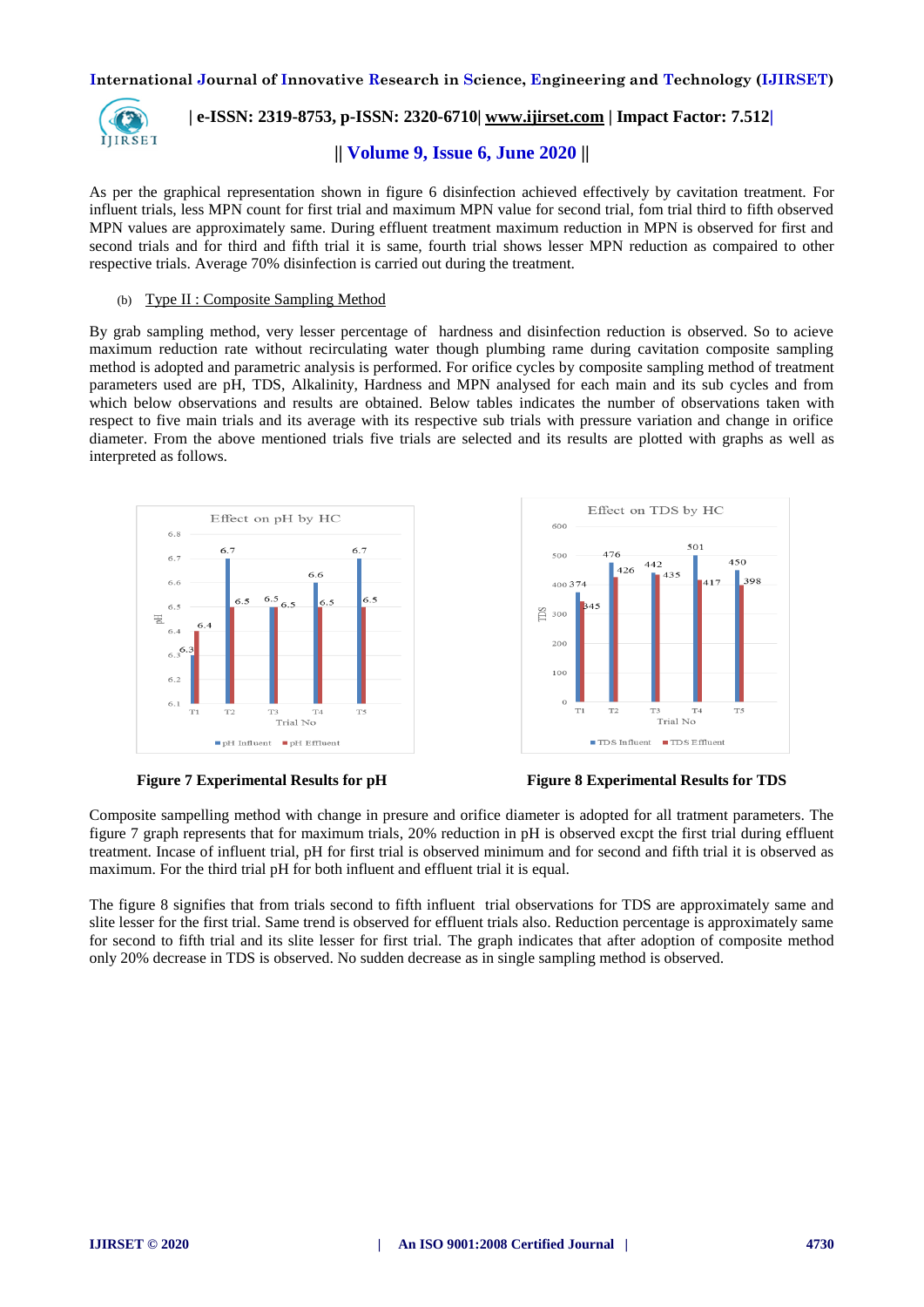

 **| e-ISSN: 2319-8753, p-ISSN: 2320-6710| [www.ijirset.com](http://www.ijirset.com/) | Impact Factor: 7.512|**

**|| Volume 9, Issue 6, June 2020 ||** 





As per the figure 9, graph for influent trials is plotted. For first three trials alkalinity is approximately same for the next trials it is increased. In case of effluent treatment,for first, fourth and fith cases alkalinity remains constant and for second and third trial it is observed as decreasing.

Composite sampling method is found to be effective for excess hardness. According to figure 10, for influent trial observations, maximum hardness is for first trial and for all remaining trials it is observed approximately same. In case of effluent treatment, the average reduction is 85% of hardness removal is observed by graph. Maximum hardness removal is observed for the first trial. All trials can be taken into consideration for finding effective trail compination w.r.t. treatment parameter.

For the purpose of disinfection, the composite sampling method is applied also and for most of the trials prior treatment MPN that is bacterial count is 12 and for effluent treatment is observed less than 2 for all respective trials. The value less than two does not specifies a particular value so graphical representation is not possible for this case but from observation it is stated that after application of composite method effective reduction of MPN count is observed and it is approximately upto 85%.

#### IV. **CONCLUSION**

Hydrodynamic Cavitation is an eco-friendly way and an upcoming hybrid approach over conventional water treatment which is found to be versatile for all engineering and economical aspects. Present study deals with potable ground water only. According to results obtained during study, effective hardness removal is observed and it is approximately up to 75 to 85% with application of composite method. In case of disinfection, reduction is observed in the bacterial count and it is up to 80 to 90%. Effective results are obtained by composite sampling method and by orifice meter as cavitation device. The study fulfils aim of efficient water treatment by using hydrodynamic cavitation as treatment methodology and with orifice, as cavitation device. Due to ease in applicability and cost effectiveness it can be applicable to small townships or residential areas where conventional treatment method can not be applied effectively.

#### **REFERENCES**

- [1] J. Gregath *et al.*, "O ), a," vol. 1, no. 12, 2006.
- [2] U. S. Patent, "United States Patent : 5861366 United States Patent : 5861366," *New York*, vol. 2, no. 12, pp. 1– 29, 2010.
- [3] K. Mohanty, D. Das, and M. N. Biswas, "Mass transfer characteristics of a novel multi-stage external loop airlift reactor," *Chem. Eng. J.*, vol. 133, no. 1–3, pp. 257–264, 2007.
- [4] J. Stefan and I. Postgraduate, "Cavitation erosion of the calcium carbonate deposits BoštjanPe č nik \* Roman Šturm , Marko Ho č evar , MatevžDular and Brane Širok," vol. 10, pp. 445–462, 2015.
- [5] E. F. Karamah, S. Bismo, and W. W. Purwanto, "Significance of Acoustic and Hydrodynamic Cavitations in Enhancing Ozone Mass Transfer," Ozone Sci. Eng., vol. 35, no. 6, pp. 482–488, 2013.
- [6] M. R. Doosti, R. Kargar, and M. H. Sayadi, "Water treatment using ultrasonic assistance : A review," Ecology, vol. 2, no. 2, pp. 96–110, 2012.
- [7] L. A. Crum, M. Skinner, and S. Zeilinger, "A method for desalination and water remediation by hydrodynamic